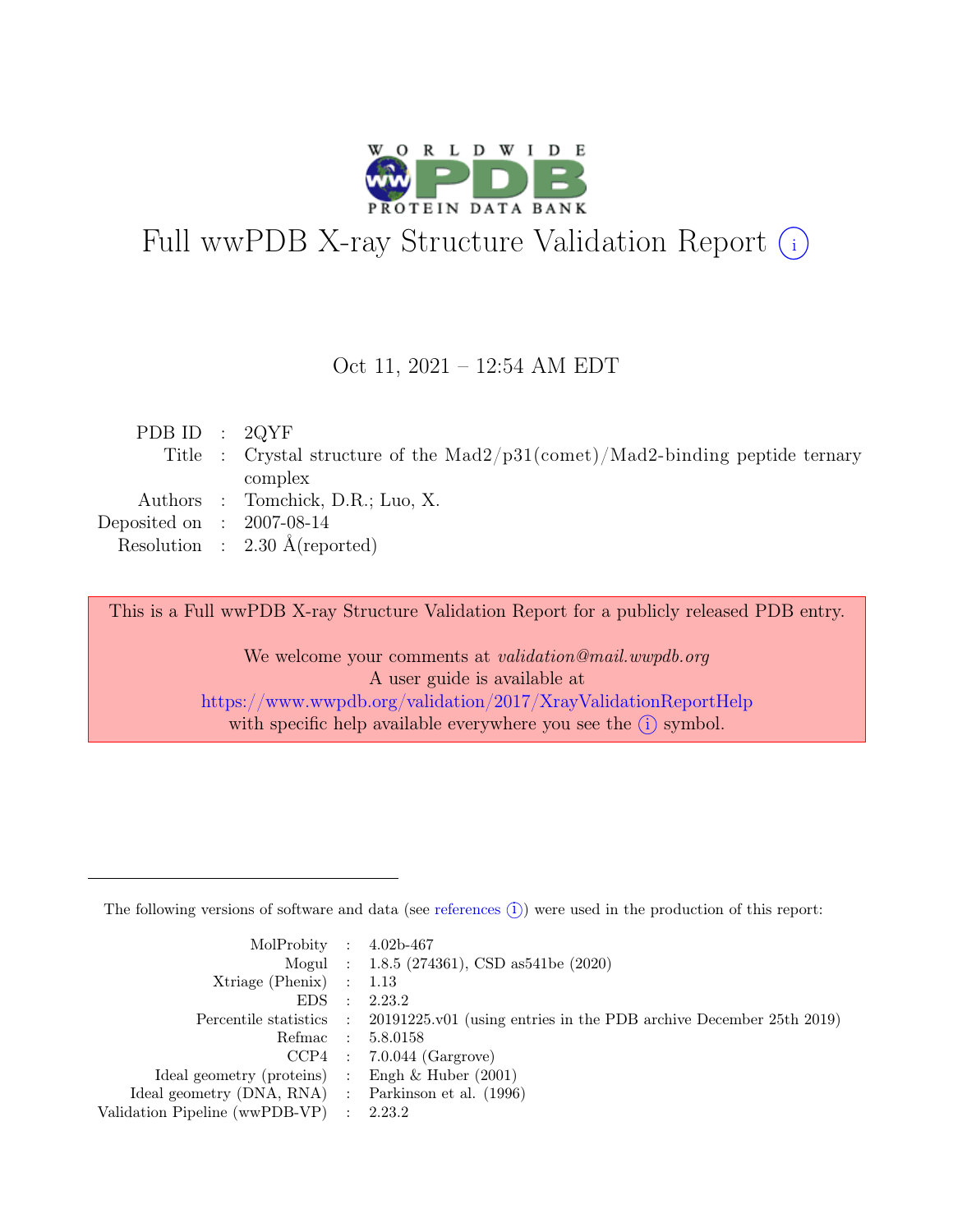# 1 Overall quality at a glance  $(i)$

The following experimental techniques were used to determine the structure: X-RAY DIFFRACTION

The reported resolution of this entry is 2.30 Å.

Percentile scores (ranging between 0-100) for global validation metrics of the entry are shown in the following graphic. The table shows the number of entries on which the scores are based.



| Metric                | Whole archive<br>$(\#Entries)$ | Similar resolution<br>$(\# \text{Entries}, \text{ resolution } \text{range}(\AA))$ |  |  |
|-----------------------|--------------------------------|------------------------------------------------------------------------------------|--|--|
| $R_{free}$            | 130704                         | $5042 (2.30-2.30)$                                                                 |  |  |
| Clashscore            | 141614                         | $5643(2.30-2.30)$                                                                  |  |  |
| Ramachandran outliers | 138981                         | $5575(2.30-2.30)$                                                                  |  |  |
| Sidechain outliers    | 138945                         | $5575(2.30-2.30)$                                                                  |  |  |
| RSRZ outliers         | 127900                         | 4938 (2.30-2.30)                                                                   |  |  |

The table below summarises the geometric issues observed across the polymeric chains and their fit to the electron density. The red, orange, yellow and green segments of the lower bar indicate the fraction of residues that contain outliers for  $\geq$ =3, 2, 1 and 0 types of geometric quality criteria respectively. A grey segment represents the fraction of residues that are not modelled. The numeric value for each fraction is indicated below the corresponding segment, with a dot representing fractions <=5% The upper red bar (where present) indicates the fraction of residues that have poor fit to the electron density. The numeric value is given above the bar.

| Mol            | Chain   | $\overline{\text{Length}}$ | Quality of chain     |               |     |  |
|----------------|---------|----------------------------|----------------------|---------------|-----|--|
|                | А       | 206                        | %<br>86%             |               | 9%  |  |
|                | $\rm C$ | 206                        | %<br>77%             | 11%           | 11% |  |
| $\overline{2}$ | B       | 240                        | 4%<br>10%<br>68%     | $\bullet$     | 22% |  |
| $\overline{2}$ | D       | 240                        | 3%<br>13%<br>65%     | $\bullet$     | 20% |  |
| 3              | Ε       | 12                         | 92%<br>$\sim$ $\sim$ | $\sim$ $\sim$ | 8%  |  |

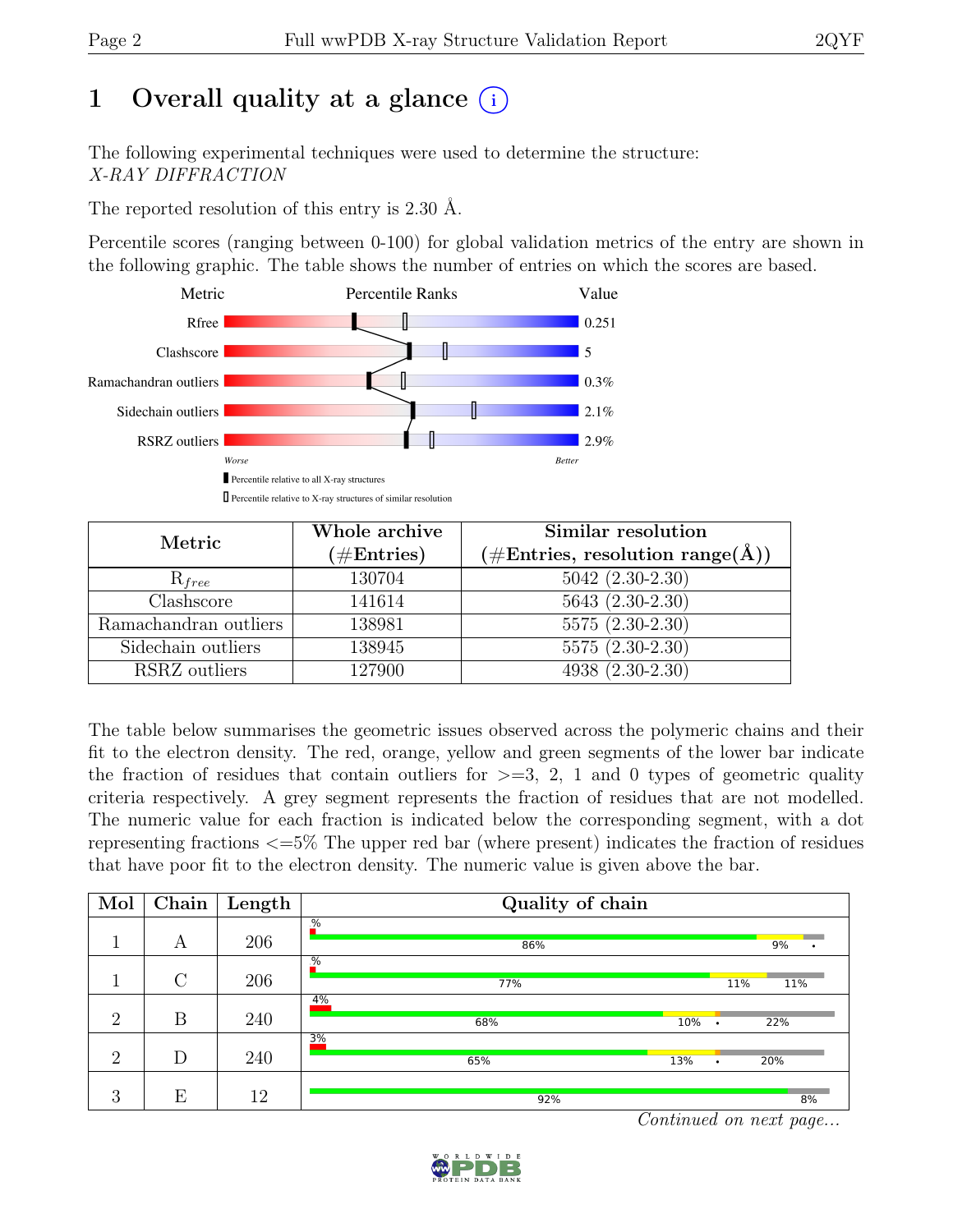Continued from previous page...

| Mol | ${\rm Chain}$ | Length    | Quality of chain |     |     |
|-----|---------------|-----------|------------------|-----|-----|
|     |               | 1 ຕ<br>∸∸ | 58%              | 25% | 17% |

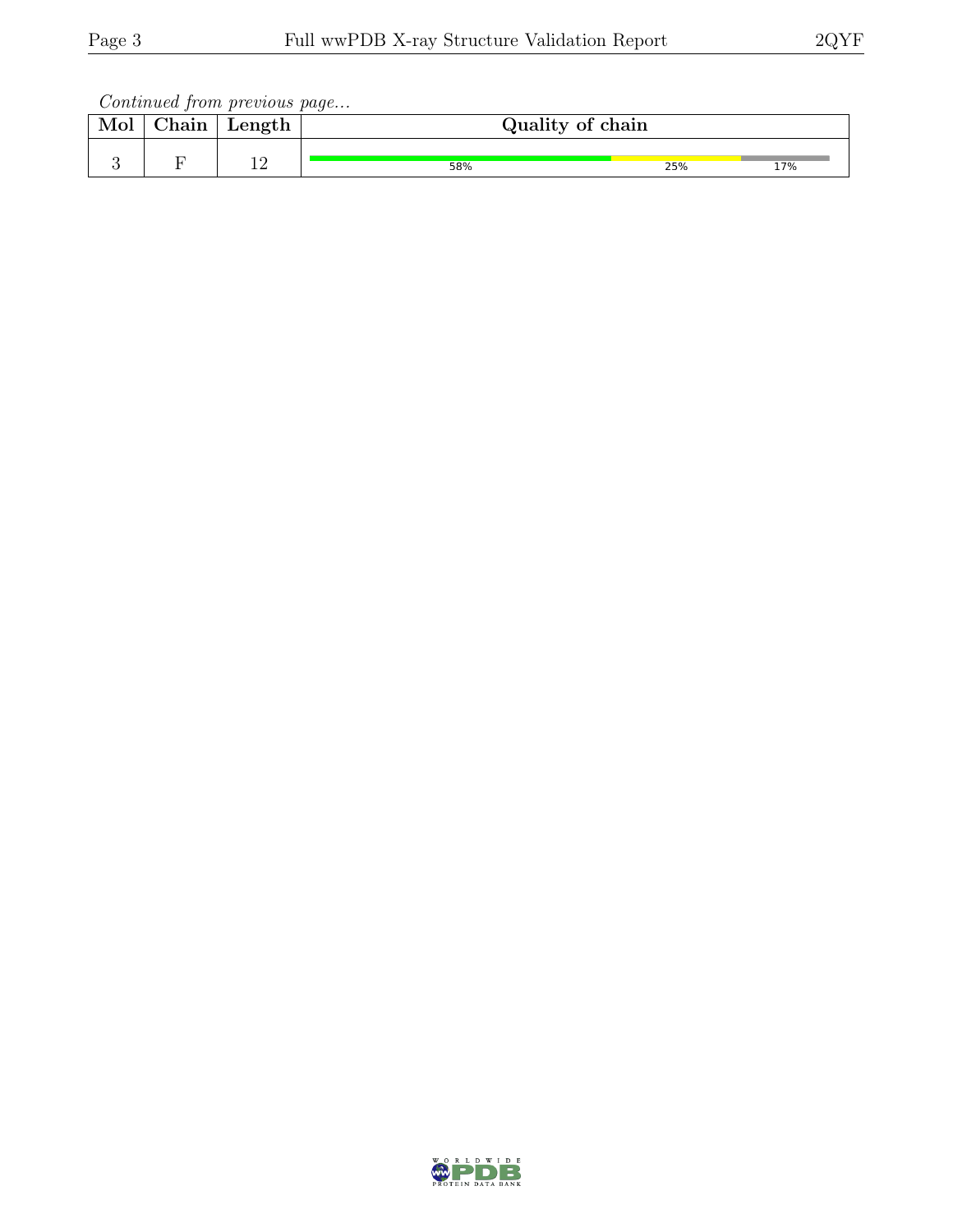# 2 Entry composition (i)

There are 4 unique types of molecules in this entry. The entry contains 6944 atoms, of which 0 are hydrogens and 0 are deuteriums.

In the tables below, the ZeroOcc column contains the number of atoms modelled with zero occupancy, the AltConf column contains the number of residues with at least one atom in alternate conformation and the Trace column contains the number of residues modelled with at most 2 atoms.

• Molecule 1 is a protein called Mitotic spindle assembly checkpoint protein MAD2A.

| Mol | Chain   Residues | <b>Atoms</b>      |                |         |                           |  |               | ZeroOcc   AltConf   Trace |  |
|-----|------------------|-------------------|----------------|---------|---------------------------|--|---------------|---------------------------|--|
|     | 197              | Total<br>1589     | 1017 259 309 3 | $C = N$ | $\overline{O}$ S          |  | <sub>Se</sub> |                           |  |
|     | 183              | Total C N<br>1484 | 955            | - 239   | $\overline{O}$ S<br>286 3 |  | - Se          |                           |  |

There are 4 discrepancies between the modelled and reference sequences:

| Chain | Residue   Modelled | Actual     | Comment             | Reference         |
|-------|--------------------|------------|---------------------|-------------------|
|       | GLY                |            | expression tag      | <b>UNP Q13257</b> |
|       | ALA                | <b>LEU</b> | engineered mutation | UNP Q13257        |
|       | GLY                |            | expression tag      | <b>UNP Q13257</b> |
|       |                    | LEU        | engineered mutation | <b>UNP Q13257</b> |

• Molecule 2 is a protein called MAD2L1-binding protein.

|  | Mol   Chain   Residues | Atoms                                    |  |  |  |  |  | ZeroOcc   AltConf   Trace |  |
|--|------------------------|------------------------------------------|--|--|--|--|--|---------------------------|--|
|  | 188                    | Total C N O S Se<br>1500 968 258 261 8 5 |  |  |  |  |  |                           |  |
|  | 191                    | Total C N O S Se<br>1526 983 267 263 8 5 |  |  |  |  |  |                           |  |

There are 2 discrepancies between the modelled and reference sequences:

| Chain |    | $\Box$ Residue   Modelled   Actual |        | Comment                            | Reference |
|-------|----|------------------------------------|--------|------------------------------------|-----------|
|       | 35 | MSE                                | $\sim$ | $\ell$ expression tag   UNP Q15013 |           |
|       | 35 | MSE                                |        | expression tag   UNP $Q15013$      |           |

• Molecule 3 is a protein called peptide.

| Mol | $\vert$ Chain $\vert$ Residues $\vert$ | Atoms |      |  |  | $ZeroOcc \mid AltConf \mid Trace$ |  |
|-----|----------------------------------------|-------|------|--|--|-----------------------------------|--|
|     |                                        | Total | 64 — |  |  |                                   |  |

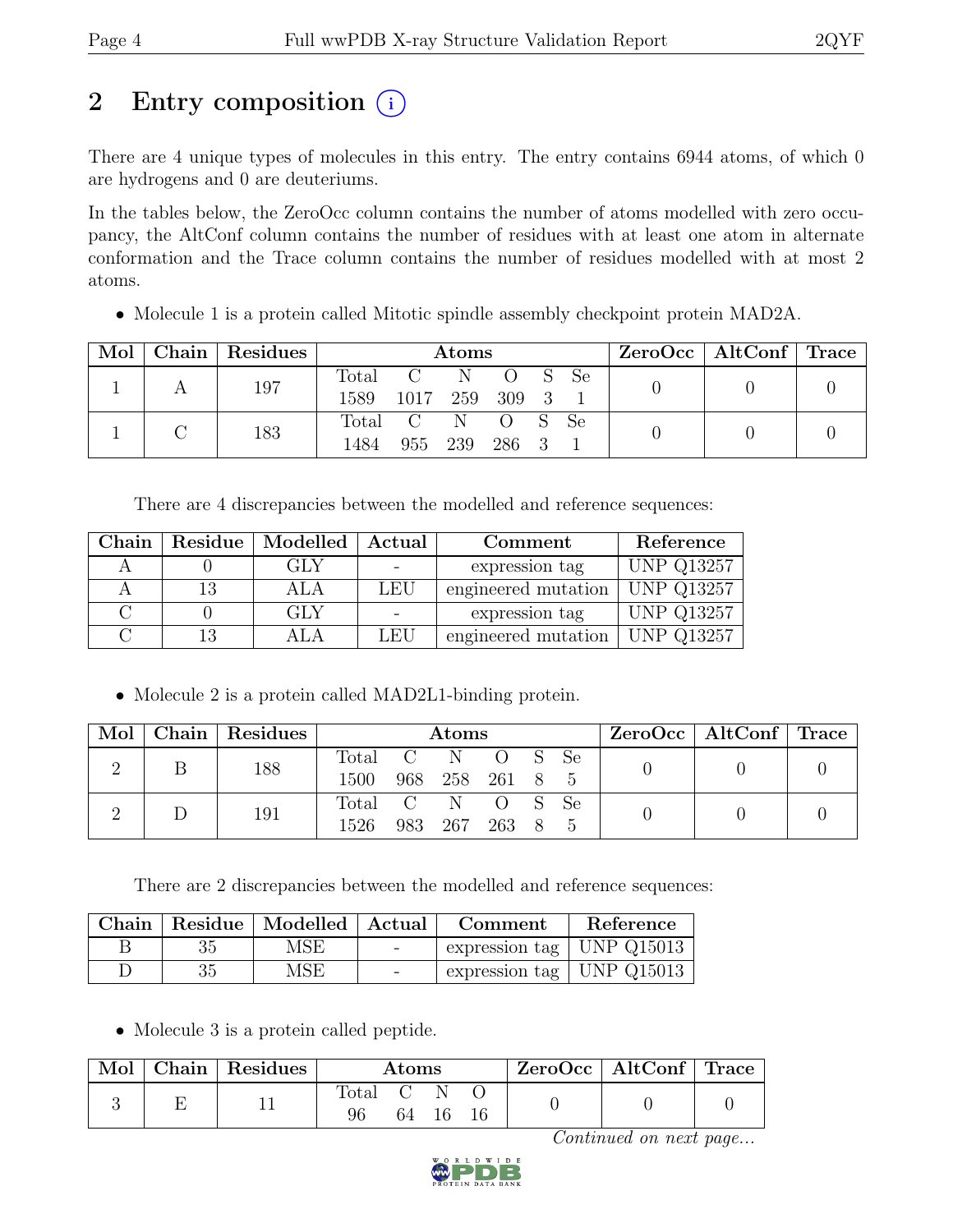Continued from previous page...

|  | Mol   Chain   Residues | $\rm{Atoms}$ |  |          |  | $ZeroOcc \mid AltConf \mid Trace$ |  |
|--|------------------------|--------------|--|----------|--|-----------------------------------|--|
|  | 10                     | Total        |  | -15 - 15 |  |                                   |  |

 $\bullet\,$  Molecule 4 is water.

| Mol | Chain         | Residues | Atoms                                   |          | $ZeroOcc \mid AltConf \mid$ |
|-----|---------------|----------|-----------------------------------------|----------|-----------------------------|
| 4   | А             | 175      | Total<br>$\Omega$<br>175<br>175         | $\Omega$ |                             |
| 4   | B             | 163      | Total<br>$\left( \right)$<br>163<br>163 | 0        |                             |
| 4   | $\mathcal{C}$ | 176      | Total<br>$\left( \right)$<br>176<br>176 |          |                             |
| 4   | D             | 132      | Total<br>$\Omega$<br>132<br>132         |          |                             |
| 4   | Ε             | 3        | Total<br>$\left( \right)$<br>3<br>3     |          |                             |
| 4   | F             | 9        | Total<br>$\Omega$<br>9<br>9             |          |                             |

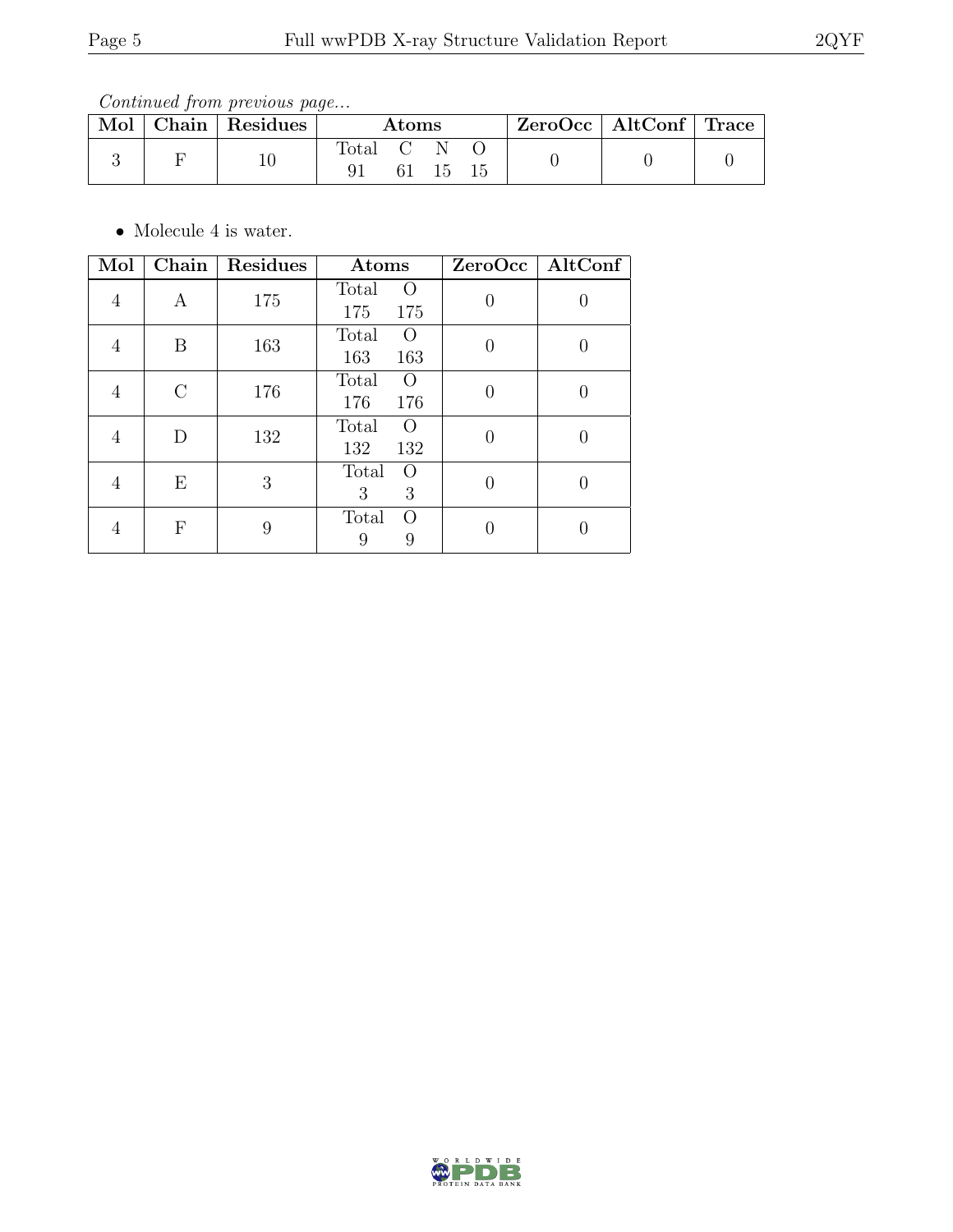# 3 Residue-property plots (i)

These plots are drawn for all protein, RNA, DNA and oligosaccharide chains in the entry. The first graphic for a chain summarises the proportions of the various outlier classes displayed in the second graphic. The second graphic shows the sequence view annotated by issues in geometry and electron density. Residues are color-coded according to the number of geometric quality criteria for which they contain at least one outlier:  $green = 0$ , yellow  $= 1$ , orange  $= 2$  and red  $= 3$  or more. A red dot above a residue indicates a poor fit to the electron density (RSRZ > 2). Stretches of 2 or more consecutive residues without any outlier are shown as a green connector. Residues present in the sample, but not in the model, are shown in grey.

• Molecule 1: Mitotic spindle assembly checkpoint protein MAD2A



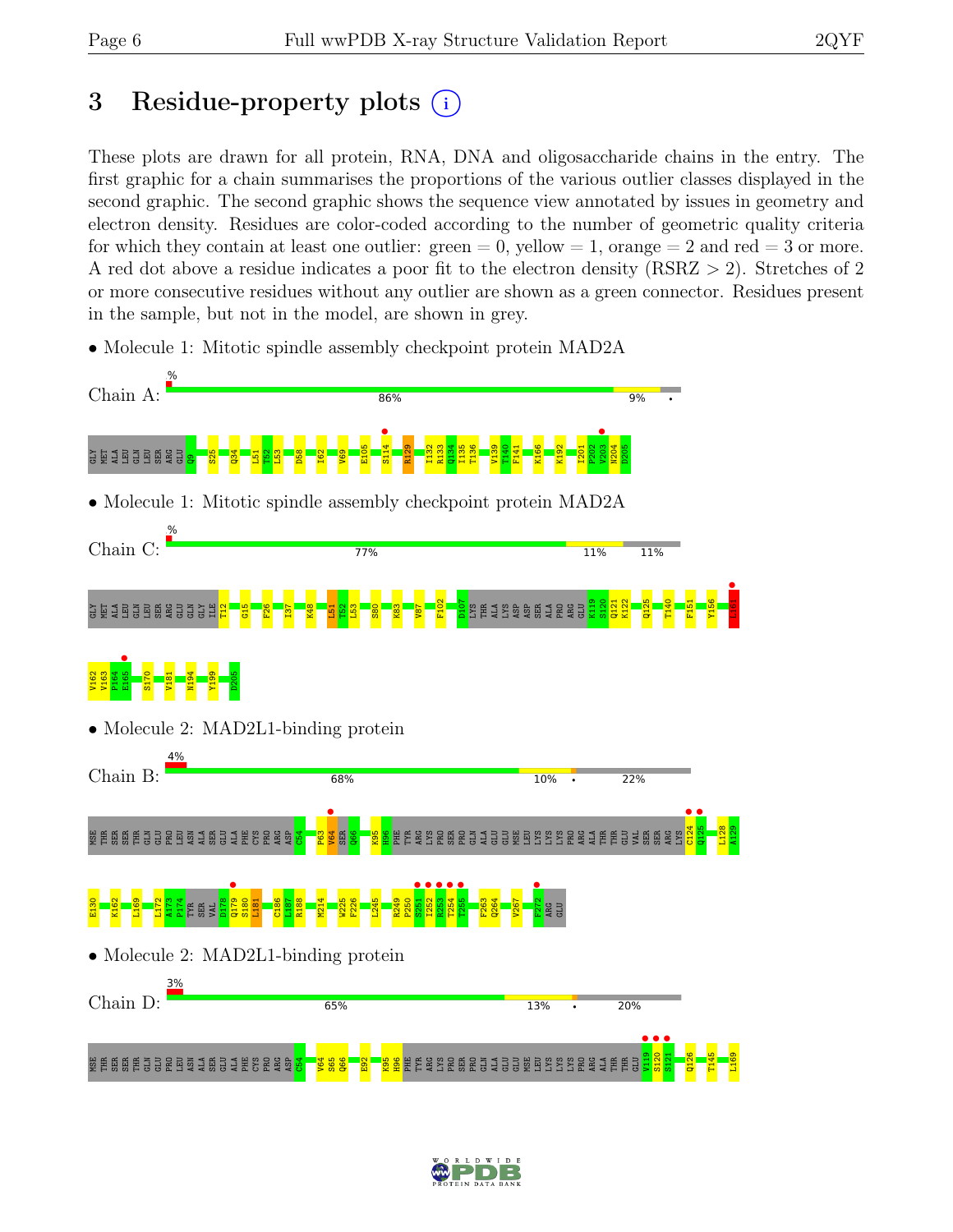# **A**<br>A185 ERS GENER EN SER LIGO FINANCIA EN SER LIGO FINANCIA EN SER LIGO FINANCIA EN SER LIGO FINANCIA EN SER LIG<br>LIGO FINANCIA EN SER LIGO FINANCIA EL SER LIGO FINANCIA EL SEBAJ EL SESTIMA EL SESTIMA EL SESTIMA EL SES

• Molecule 3: peptide

| $Chain E$ :                   | 92% |     | 8%  |
|-------------------------------|-----|-----|-----|
| $\frac{1}{\sqrt{2}}$          |     |     |     |
| $\bullet$ Molecule 3: peptide |     |     |     |
| $Chain F$ :                   | 58% | 25% | 17% |



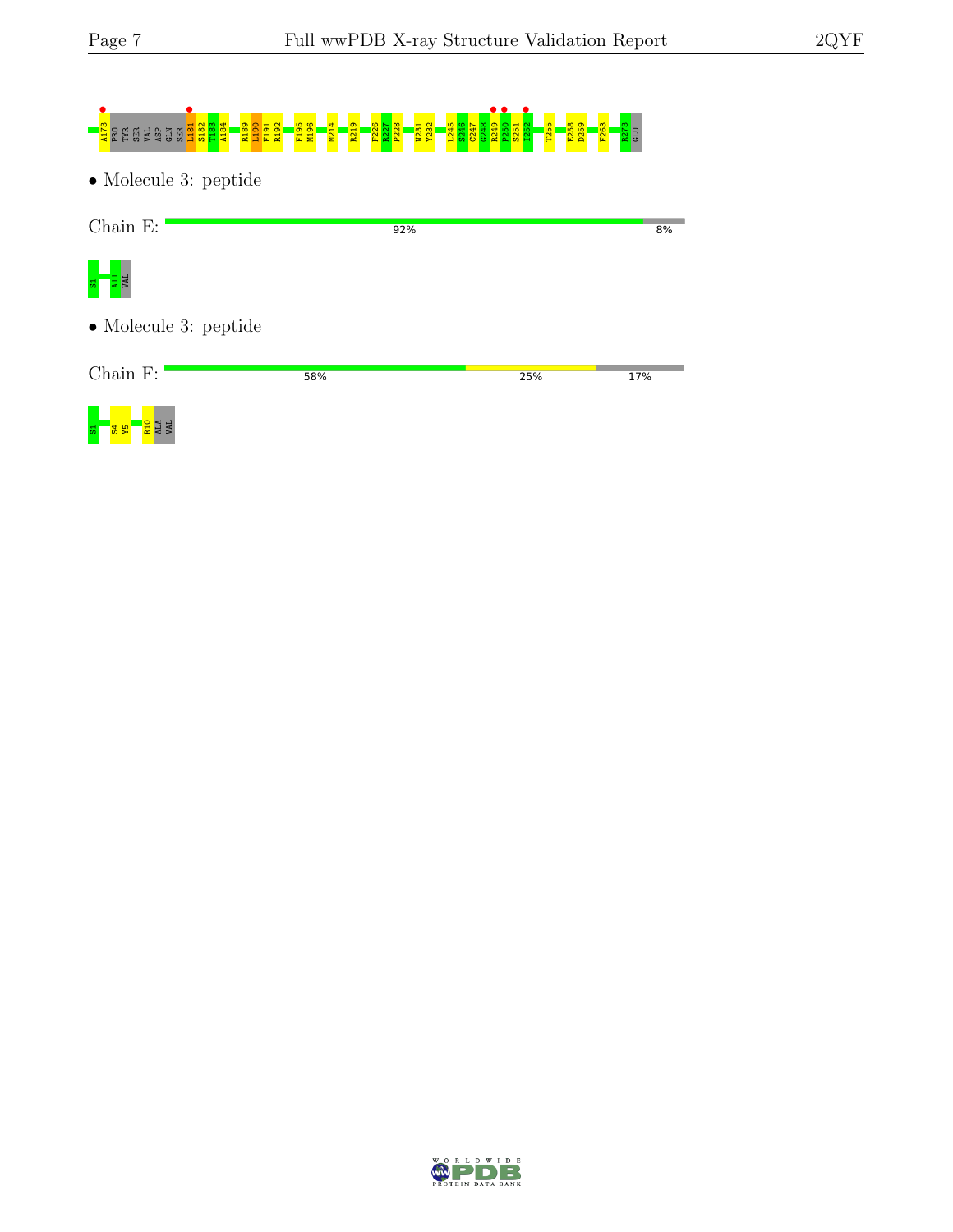# 4 Data and refinement statistics  $(i)$

| Property                                                             | Value                                           | <b>Source</b> |
|----------------------------------------------------------------------|-------------------------------------------------|---------------|
| Space group                                                          | P 21 21 21                                      | Depositor     |
| Cell constants                                                       | 68.67Å<br>$104.52\text{\AA}$<br>138.82Å         |               |
| a, b, c, $\alpha$ , $\beta$ , $\gamma$                               | $90.00^\circ$<br>$90.00^\circ$<br>$90.00^\circ$ | Depositor     |
| Resolution $(A)$                                                     | 30.00<br>2.30<br>$\equiv$                       | Depositor     |
|                                                                      | 44.23<br>$-2.30$                                | <b>EDS</b>    |
| % Data completeness                                                  | 97.4 (30.00-2.30)                               | Depositor     |
| (in resolution range)                                                | 97.4 (44.23-2.30)                               | <b>EDS</b>    |
| $R_{merge}$                                                          | 0.11                                            | Depositor     |
| $R_{sym}$                                                            | 0.11                                            | Depositor     |
| $\langle I/\sigma(I) \rangle^{-1}$                                   | 2.82 (at $2.29\text{\AA})$                      | Xtriage       |
| Refinement program                                                   | REFMAC 5.2.0019                                 | Depositor     |
|                                                                      | 0.187<br>0.257<br>$\overline{a}$                | Depositor     |
| $R, R_{free}$                                                        | 0.186<br>0.251<br>$\mathbf{L}$                  | DCC           |
| $R_{free}$ test set                                                  | $1771$ reflections $(4.03\%)$                   | wwPDB-VP      |
| Wilson B-factor $(A^2)$                                              | 25.5                                            | Xtriage       |
| Anisotropy                                                           | 0.196                                           | Xtriage       |
| Bulk solvent $k_{sol}(e/\mathring{A}^3)$ , $B_{sol}(\mathring{A}^2)$ | 0.33, 54.0                                      | <b>EDS</b>    |
| L-test for twinning <sup>2</sup>                                     | $< L >$ = 0.50, $< L^2 >$ = 0.33                | Xtriage       |
| Estimated twinning fraction                                          | No twinning to report.                          | Xtriage       |
| $\overline{F_o,F_c}$ correlation                                     | 0.94                                            | <b>EDS</b>    |
| Total number of atoms                                                | 6944                                            | wwPDB-VP      |
| Average B, all atoms $(A^2)$                                         | 30.0                                            | wwPDB-VP      |

Xtriage's analysis on translational NCS is as follows: The largest off-origin peak in the Patterson function is 3.43% of the height of the origin peak. No significant pseudotranslation is detected.

<sup>&</sup>lt;sup>2</sup>Theoretical values of  $\langle |L| \rangle$ ,  $\langle L^2 \rangle$  for acentric reflections are 0.5, 0.333 respectively for untwinned datasets, and 0.375, 0.2 for perfectly twinned datasets.



<span id="page-7-1"></span><span id="page-7-0"></span><sup>1</sup> Intensities estimated from amplitudes.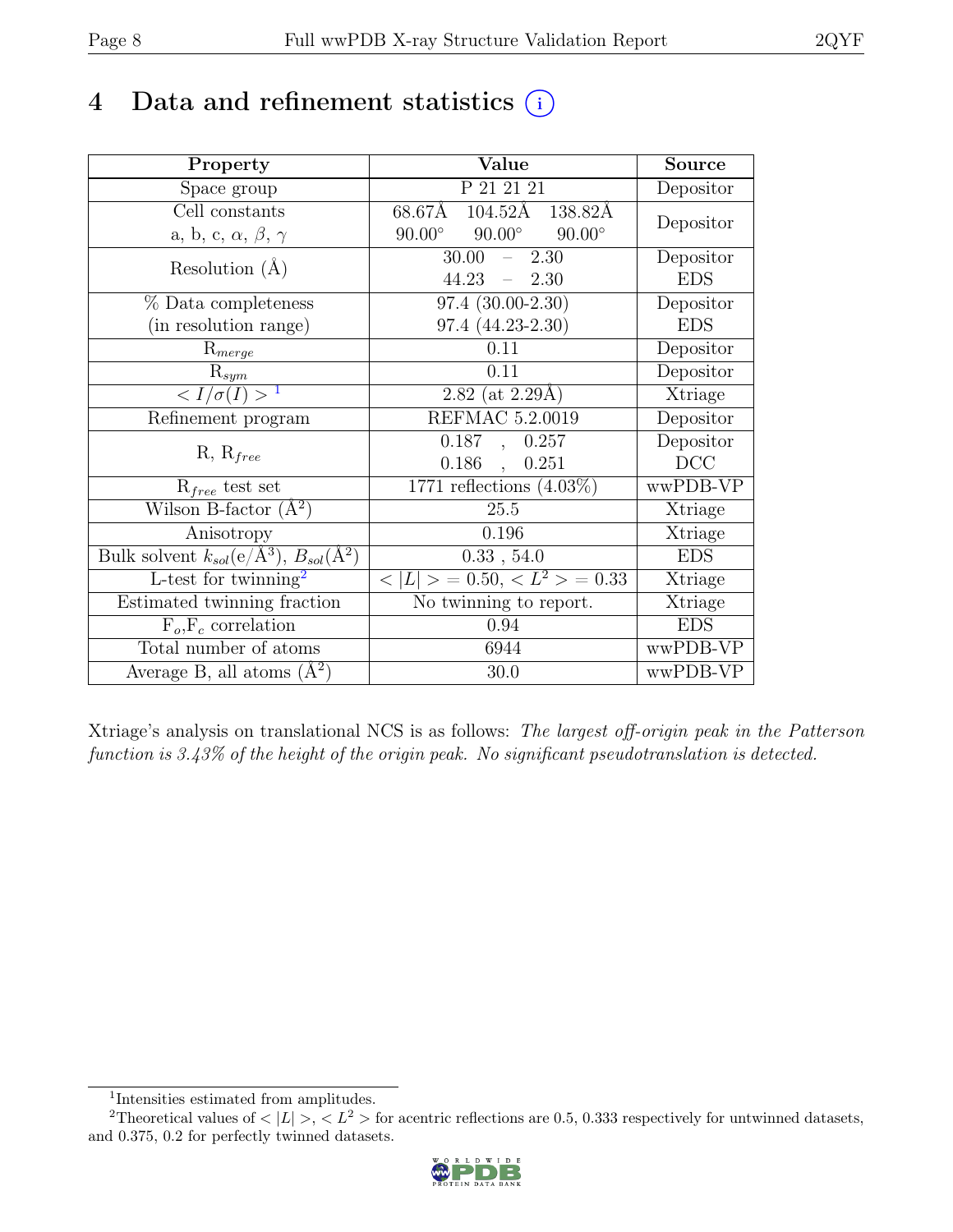# 5 Model quality  $(i)$

## 5.1 Standard geometry  $(i)$

The Z score for a bond length (or angle) is the number of standard deviations the observed value is removed from the expected value. A bond length (or angle) with  $|Z| > 5$  is considered an outlier worth inspection. RMSZ is the root-mean-square of all Z scores of the bond lengths (or angles).

| Mol            | Chain |             | <b>Bond lengths</b> |             | Bond angles                  |  |  |
|----------------|-------|-------------|---------------------|-------------|------------------------------|--|--|
|                |       | <b>RMSZ</b> | # $ Z  > 5$         | <b>RMSZ</b> | $\ Z\  > 5$                  |  |  |
|                | А     | 0.82        | 0/1616              | 0.76        | $\overline{0}/2189$          |  |  |
|                | С     | 0.83        | $(1509(0.1\%)$      | 0.79        | 0/2044                       |  |  |
| $\overline{2}$ | В     | 0.78        | 0/1533              | 0.80        | 0/2069                       |  |  |
| $\overline{2}$ | D     | 0.77        | 0/1559              | 0.73        | $1/2102$ $(0.0\%)$           |  |  |
| 3              | E     | 0.83        | 0/102               | 0.74        | 0/141                        |  |  |
| 3              | F     | 0.82        | /97<br>0            | 0.72        | 0/134                        |  |  |
| All            |       | 0.80        | $(0.0\%)$<br>6416   | 0.77        | $(0.0\%)$<br>$^{\prime}8679$ |  |  |

Chiral center outliers are detected by calculating the chiral volume of a chiral center and verifying if the center is modelled as a planar moiety or with the opposite hand.A planarity outlier is detected by checking planarity of atoms in a peptide group, atoms in a mainchain group or atoms of a sidechain that are expected to be planar.

|  | $\lceil \!\! \begin{array}{c c} \hline \text{Mol} \end{array} \!\! \rceil$ Chain $\mid \#\text{Chirality outliers} \mid \#\text{Planarity outliers} \mid$ |
|--|-----------------------------------------------------------------------------------------------------------------------------------------------------------|
|  |                                                                                                                                                           |

All (1) bond length outliers are listed below:

|  |  |                            | $\mid$ Mol $\mid$ Chain $\mid$ Res $\mid$ Type $\mid$ Atoms $\mid$ Z $\mid$ Observed(A) $\mid$ Ideal(A) $\mid$ |  |
|--|--|----------------------------|----------------------------------------------------------------------------------------------------------------|--|
|  |  | 199   TYR   CD1-CE1   5.51 | 1.47                                                                                                           |  |

All (1) bond angle outliers are listed below:

|  |  | $\mid$ Mol $\mid$ Chain $\mid$ Res $\mid$ Type $\mid$ Atoms | $\mathbf{Z}$   Observed( $^o$ )   Ideal( $^o$ ) |        |
|--|--|-------------------------------------------------------------|-------------------------------------------------|--------|
|  |  | 190   LEU   CA-CB-CG   5.31                                 | 127.50                                          | 115.30 |

There are no chirality outliers.

All (1) planarity outliers are listed below:

|  |     | Mol   Chain   Res   Type   Group |
|--|-----|----------------------------------|
|  | 181 | LEU   Peptide                    |

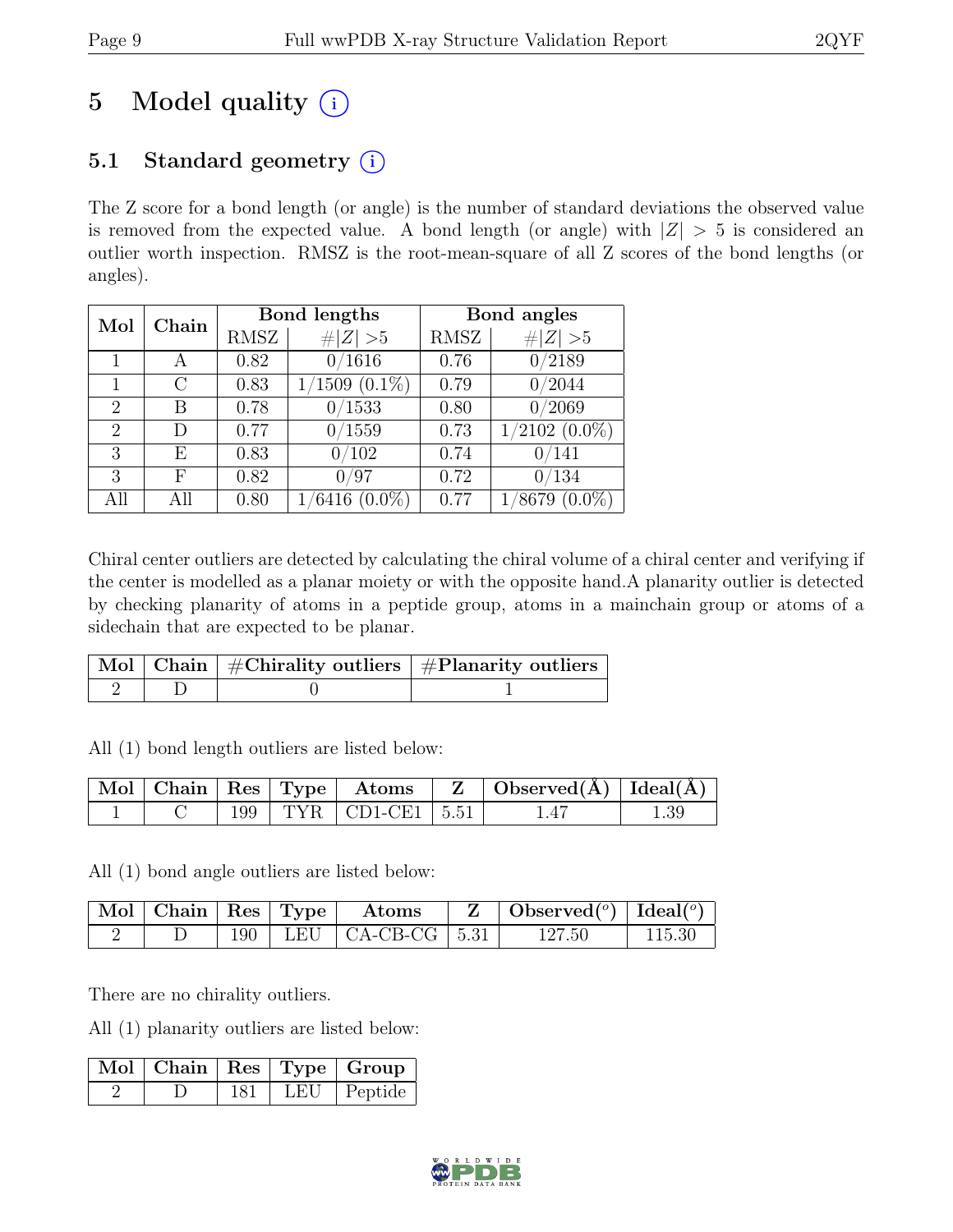### 5.2 Too-close contacts  $(i)$

In the following table, the Non-H and H(model) columns list the number of non-hydrogen atoms and hydrogen atoms in the chain respectively. The H(added) column lists the number of hydrogen atoms added and optimized by MolProbity. The Clashes column lists the number of clashes within the asymmetric unit, whereas Symm-Clashes lists symmetry-related clashes.

| Mol            | Chain          | $Non-H$ | H (model)        | H(added) | Clashes        | Symm-Clashes     |
|----------------|----------------|---------|------------------|----------|----------------|------------------|
| 1              | А              | 1589    | 0                | 1600     | 16             |                  |
| 1              | $\overline{C}$ | 1484    | 0                | 1497     | 15             |                  |
| $\overline{2}$ | Β              | 1500    | $\left( \right)$ | 1497     | 16             |                  |
| $\overline{2}$ | D              | 1526    | 0                | 1537     | 27             | $\left( \right)$ |
| 3              | Ε              | 96      | 0                | 87       | $\theta$       |                  |
| 3              | F              | 91      | 0                | 82       | $\overline{2}$ |                  |
| 4              | А              | 175     | 0                | 0        | 4              |                  |
| 4              | Β              | 163     |                  |          | 3              |                  |
| 4              | $\mathcal{C}$  | 176     | 0                | 0        | $\overline{2}$ | $\left( \right)$ |
| 4              | D              | 132     | 0                | 0        | 11             |                  |
| 4              | Ε              | 3       |                  |          | $\theta$       |                  |
| 4              | F              | 9       | 0                | 0        | $\theta$       | 0                |
| All            | All            | 6944    |                  | 6300     | 69             |                  |

The all-atom clashscore is defined as the number of clashes found per 1000 atoms (including hydrogen atoms). The all-atom clashscore for this structure is 5.

All (69) close contacts within the same asymmetric unit are listed below, sorted by their clash magnitude.

| Atom-1               | Atom-2               | Interatomic    | Clash         |
|----------------------|----------------------|----------------|---------------|
|                      |                      | distance $(A)$ | overlap $(A)$ |
| 2: D:64: VAL:HB      | 4:D:347:HOH:O        | 1.65           | 0.94          |
| 2:B:130:GLU:HG2      | 4: B: 328: HOH:O     | 1.89           | 0.72          |
| 2:D:169:LEU:HD23     | 2: D: 245: LEU: HD12 | 1.71           | 0.72          |
| 2:B:95:LYS:HD3       | 2:B:128:LEU:HD21     | 1.77           | 0.66          |
| 2:D:255:THR:O        | 2:D:258:GLU:HB2      | 1.98           | 0.63          |
| 1:C:48:LYS:O         | 1:C:51:LEU:HD12      | 1.99           | 0.62          |
| 1:A:34:GLN:OE1       | 1: A:136:THR:HA      | 2.00           | 0.62          |
| 1:A:25:SER:HB2       | 1: A:69: VAL: HG21   | 1.82           | 0.61          |
| 2:D:226:PHE:HB3      | 2:D:263:PHE:HB3      | 1.81           | 0.61          |
| 1:A:51:LEU:HD23      | 1:A:129:ARG:HG3      | 1.83           | 0.60          |
| 2:D:181:LEU:HA       | 2:D:184:ALA:HB3      | 1.83           | 0.60          |
| 1:A:201:ILE:HD13     | 2:D:196:MSE:HE1      | 1.82           | 0.59          |
| 2:D:182:SER:HA       | 4:D:375:HOH:O        | 2.02           | 0.59          |
| 1: A:136:THR:O       | 1: A: 139: VAL: HG12 | 2.02           | 0.58          |
| 2: D: 219: ARG: HH11 | 2: D: 219: ARG: HG2  | 1.69           | 0.58          |

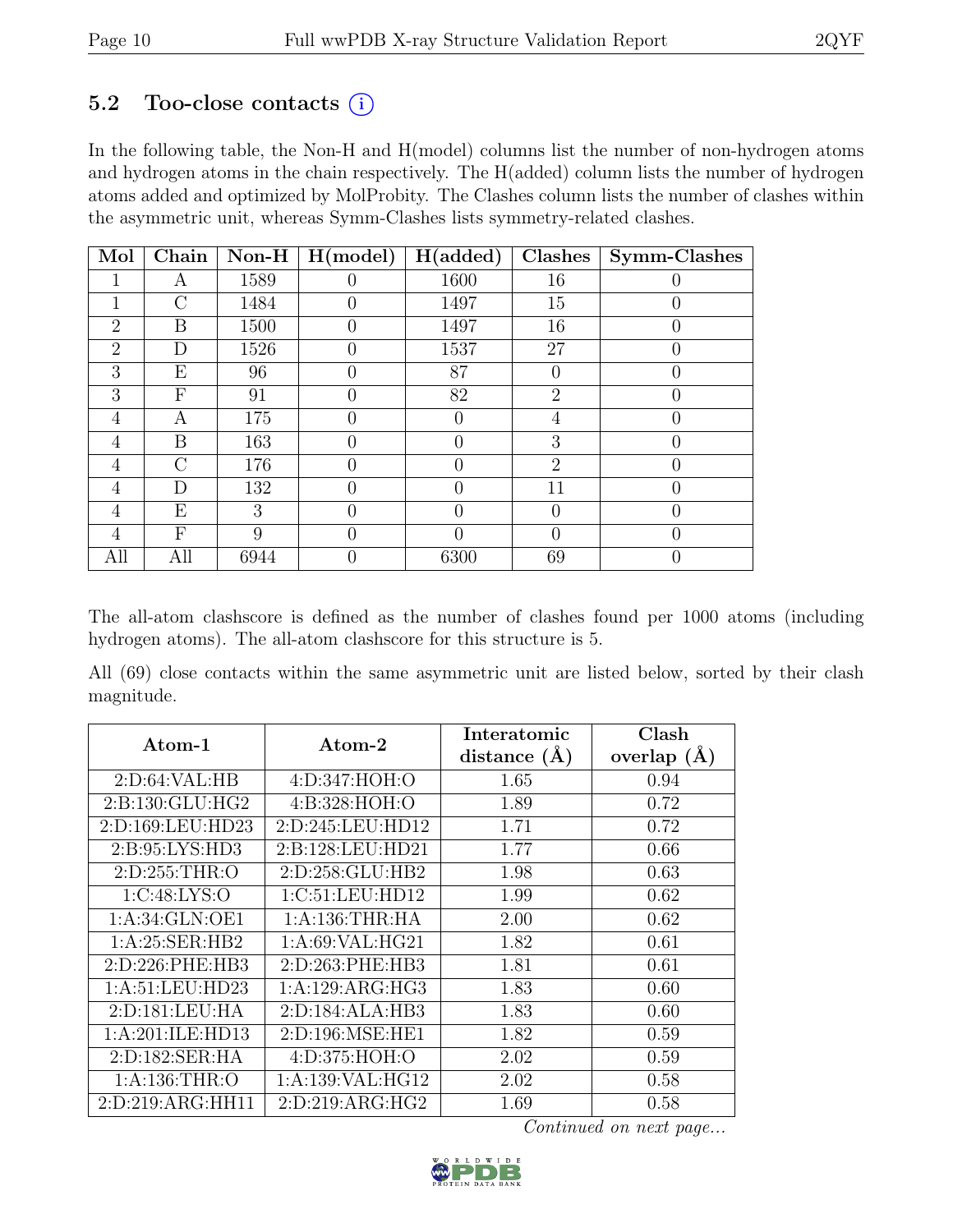| Continued from previous page       |                              | Interatomic       | $\overline{\text{Clash}}$ |  |
|------------------------------------|------------------------------|-------------------|---------------------------|--|
| Atom-1                             | Atom-2                       | distance $(A)$    | overlap $(A)$             |  |
| 1:A:53:LEU:HD21                    | 1:A:132:ILE:HG21             | 1.84              | 0.58                      |  |
| 1:C:87:VAL:O                       | 1:C:151:PHE:HA               | 2.04              | 0.57                      |  |
| 2:B:226:PHE:HB3                    | 2:B:263:PHE:HB3              | 1.86              | 0.57                      |  |
| 2:B:249:ARG:HG2                    | 4:B:346:HOH:O                | 2.05              | 0.57                      |  |
| 2:D:126:GLN:HB2                    | 4:D:394:HOH:O                | 2.05              | 0.56                      |  |
| 1:C:181:VAL:HG11                   | 2:D:195:PHE:CE2              | 2.42              | 0.54                      |  |
| 2:B:225:TRP:CZ2                    | 2:B:267:VAL:HG22             | 2.42              | 0.54                      |  |
| 2:D:247:CYS:HB3                    | 2:D:249:ARG:HH11             | 1.73              | 0.54                      |  |
| 2:B:169:LEU:CD2                    | 2:B:245:LEU:HD12             | 2.38              | 0.54                      |  |
| 2:B:214:MSE:HE3                    | 2:B:264:GLN:HB2              | 1.90              | 0.54                      |  |
| 1:C:122:LYS:HE2                    | 4:C:243:HOH:O                | 2.07              | 0.53                      |  |
| 2:D:189:ARG:NH1                    | 4:D:306:HOH:O                | 2.41              | 0.53                      |  |
| 2:D:228:PRO:HD3                    | 4:D:384:HOH:O                | 2.09              | 0.52                      |  |
| 2:B:124:CYS:HB3                    | 4:B:380:HOH:O                | 2.10              | 0.51                      |  |
| 2:D:173:ALA:HA                     | 4:D:354:HOH:O                | 2.09              | 0.51                      |  |
| 1: A: 166: LYS: HG3                | 4:A:327:HOH:O                | 2.11              | 0.50                      |  |
| 2:D:64:VAL:HG23                    | 4:D:350:HOH:O                | $\overline{2.11}$ | 0.50                      |  |
| 2:B:63:PRO:O                       | 2:B:179:GLN:HG3              | 2.12              | 0.49                      |  |
| 1:C:26:PHE:CE2                     | 1:C:48:LYS:HE3               | 2.46              | 0.49                      |  |
| 1:C:121:GLN:O                      | 1:C:125:GLN:HG3              | 2.12              | 0.49                      |  |
| 2:D:249:ARG:HB3                    | 2:D:251:SER:OG               | 2.14              | 0.48                      |  |
| 2:B:64:VAL:HG13                    | 2:B:172:LEU:HD22             | 1.97              | 0.47                      |  |
| 2:D:92:GLU:HG2                     | 4:D:348:HOH:O                | 2.15              | 0.47                      |  |
| 2:D:181:LEU:N                      | 2:D:184:ALA:H                | $\overline{2}.13$ | 0.47                      |  |
| 1:A:51:LEU:HD12                    | 1: A:51: LEU: C              | 2.35              | 0.46                      |  |
| 2:B:252:ILE:HD13                   | 2:B:252:ILE:HA               | 1.84              | 0.46                      |  |
| 1: A:58: ASP:O                     | 1:A:62:ILE:HG13              | 2.15              | 0.45                      |  |
| 2:B:225:TRP:HZ2                    | 2:B:267:VAL:HG22             | 1.81              | 0.45                      |  |
| $1:A:133:ARG:\overline{\text{NE}}$ | 4:A:342:HOH:O                | 2.26              | 0.45                      |  |
| 2:D:66:GLN:NE2                     | 2:D:145:THR:O                | 2.50              | 0.45                      |  |
| 2:B:64:VAL:CG1                     | 2:B:172:LEU:HD22             | 2.47              | 0.45                      |  |
| 2:D:231:ASN:ND2                    | 4:D:393:HOH:O                | 2.40              | 0.44                      |  |
| 1: A: 105: GLU: OE1                | $1:A:192:LY\overline{S:HD3}$ | 2.17              | 0.44                      |  |
| 1:C:170:SER:HB2                    | 3:F:4:SER:HB2                | 2.01              | 0.43                      |  |
| 2:D:95:LYS:H                       | 2:D:95:LYS:HG2               | 1.65              | 0.43                      |  |
| 1:C:83:LYS:HB2                     | 1:C:156:TYR:HB3              | 1.99              | 0.43                      |  |
| 1:C:12:THR:HG23                    | 1:C:15:GLY:HA3               | 1.99              | 0.43                      |  |
| 1:A:34:GLN:NE2                     | 1:A:135:ILE:HG22             | 2.33              | 0.43                      |  |
| 1:A:192:LYS:HE3                    | 4:A:357:HOH:O                | 2.18              | 0.43                      |  |
| 2:B:181:LEU:HD13                   | 2:B:186:CYS:SG               | 2.60              | 0.42                      |  |
| 1:C:80:SER:OG                      | 1:C:161:LEU:HD21             | 2.20              | 0.42                      |  |

Continued from previous page.

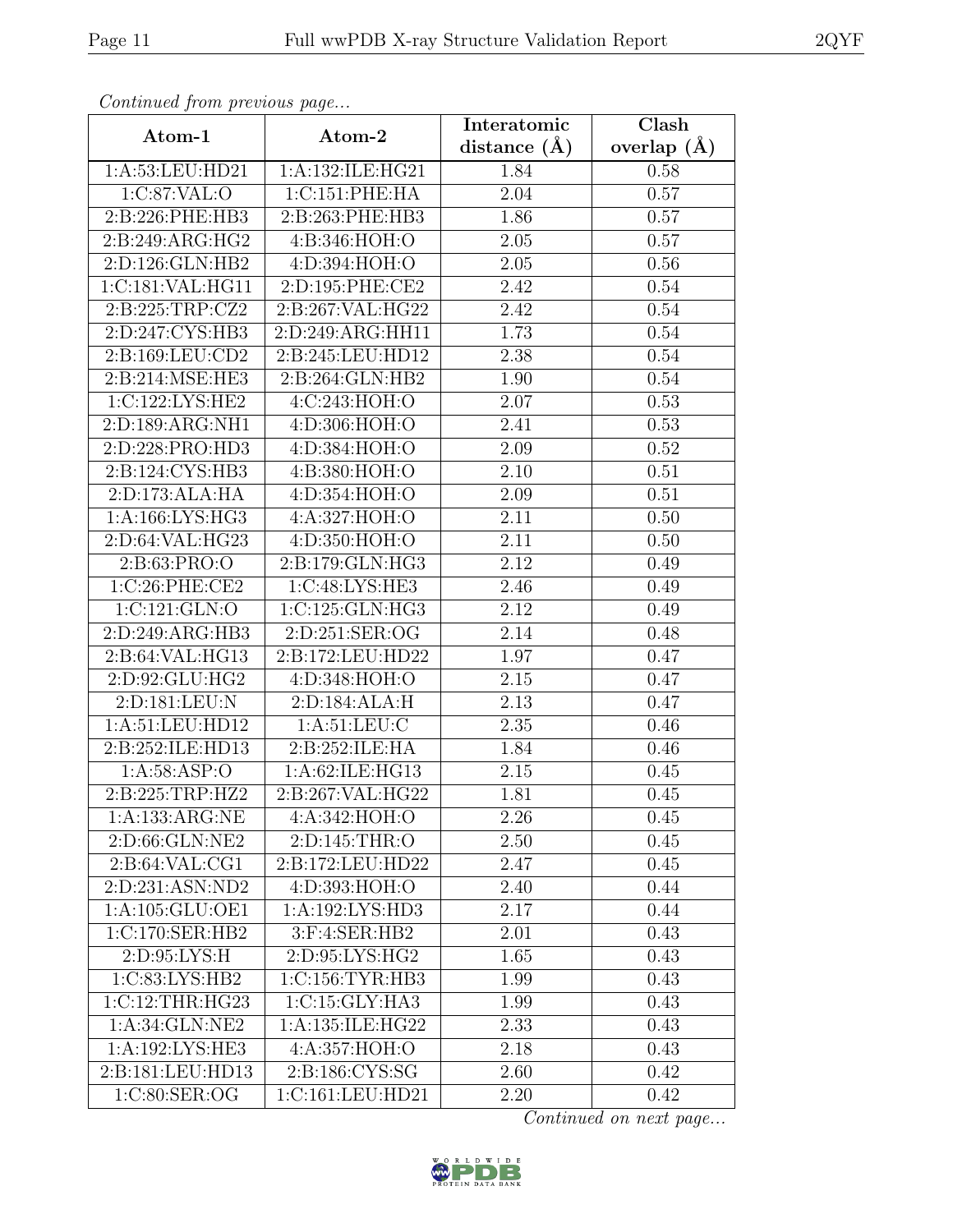| Atom-1              | Atom-2              | Interatomic<br>distance $(A)$ | Clash<br>overlap $(\AA)$ |  |  |  |
|---------------------|---------------------|-------------------------------|--------------------------|--|--|--|
| 2:D:192:ARG:HD2     | 2: D: 196: MSE: CE  | 2.50                          | 0.42                     |  |  |  |
| 1:C:162:VAL:HA      | 4:C:358:HOH:O       | 2.20                          | 0.42                     |  |  |  |
| 1:A:129:ARG:HG2     | 4: A:342: HOH:O     | 2.19                          | 0.42                     |  |  |  |
| 1:C:181:VAL:CG1     | 2: D: 195: PHE: HE2 | 2.32                          | 0.42                     |  |  |  |
| 2:D:214:MSE:HE1     | 2:D:232:TYR:CG      | 2.55                          | 0.42                     |  |  |  |
| 1:C:102:PHE:HA      | 1:C:194:ASN:O       | 2.20                          | 0.42                     |  |  |  |
| 2: D:65: SER:HB2    | 4:D:357:HOH:O       | 2.19                          | 0.41                     |  |  |  |
| 1:A:141:PHE:HA      | 2: B: 188: ARG: HB2 | 2.02                          | 0.41                     |  |  |  |
| 1:C:140:THR:HB      | 2:D:191:PHE:CG      | 2.55                          | 0.41                     |  |  |  |
| 2: D: 219: ARG: HG2 | 2:D:219:ARG:NH1     | 2.33                          | 0.41                     |  |  |  |
| 1:A:204:ASN:HA      | 4: D:306: HOH:O     | 2.21                          | 0.41                     |  |  |  |
| 1:C:37:ILE:O        | 3:F:10:ARG:NH1      | 2.54                          | 0.41                     |  |  |  |
| 2: B: 162: LYS: HA  | 2: B: 162: LYS: HD2 | 1.88                          | 0.40                     |  |  |  |

Continued from previous page...

There are no symmetry-related clashes.

### 5.3 Torsion angles  $(i)$

#### 5.3.1 Protein backbone (i)

In the following table, the Percentiles column shows the percent Ramachandran outliers of the chain as a percentile score with respect to all X-ray entries followed by that with respect to entries of similar resolution.

The Analysed column shows the number of residues for which the backbone conformation was analysed, and the total number of residues.

| Mol                         | Chain      | Analysed        | Favoured   | Allowed          | Outliers |     | Percentiles |
|-----------------------------|------------|-----------------|------------|------------------|----------|-----|-------------|
| 1                           | A          | $195/206$ (95%) | 191 (98%)  | $4(2\%)$         | $\theta$ | 100 | 100         |
|                             | $\rm C$    | 179/206 (87%)   | 174 (97%)  | $4(2\%)$         | $1(1\%)$ | 25  | 31          |
| $\overline{2}$              | B          | 180/240(75%)    | 177 (98%)  | $2(1\%)$         | $1(1\%)$ | 25  | 31          |
| $\mathcal{D}_{\mathcal{A}}$ | D          | 185/240 (77%)   | 177 (96%)  | $8(4\%)$         | $\theta$ | 100 | <b>100</b>  |
| 3                           | E          | 9/12(75%)       | $9(100\%)$ | $\left( \right)$ | $\theta$ | 100 | 100         |
| 3                           | $_{\rm F}$ | 8/12(67%)       | $8(100\%)$ | $\Omega$         | $\theta$ | 100 | 100         |
| All                         | All        | 756/916 (82%)   | 736 (97%)  | $18(2\%)$        | $2(0\%)$ | 41  | 50          |

All (2) Ramachandran outliers are listed below:

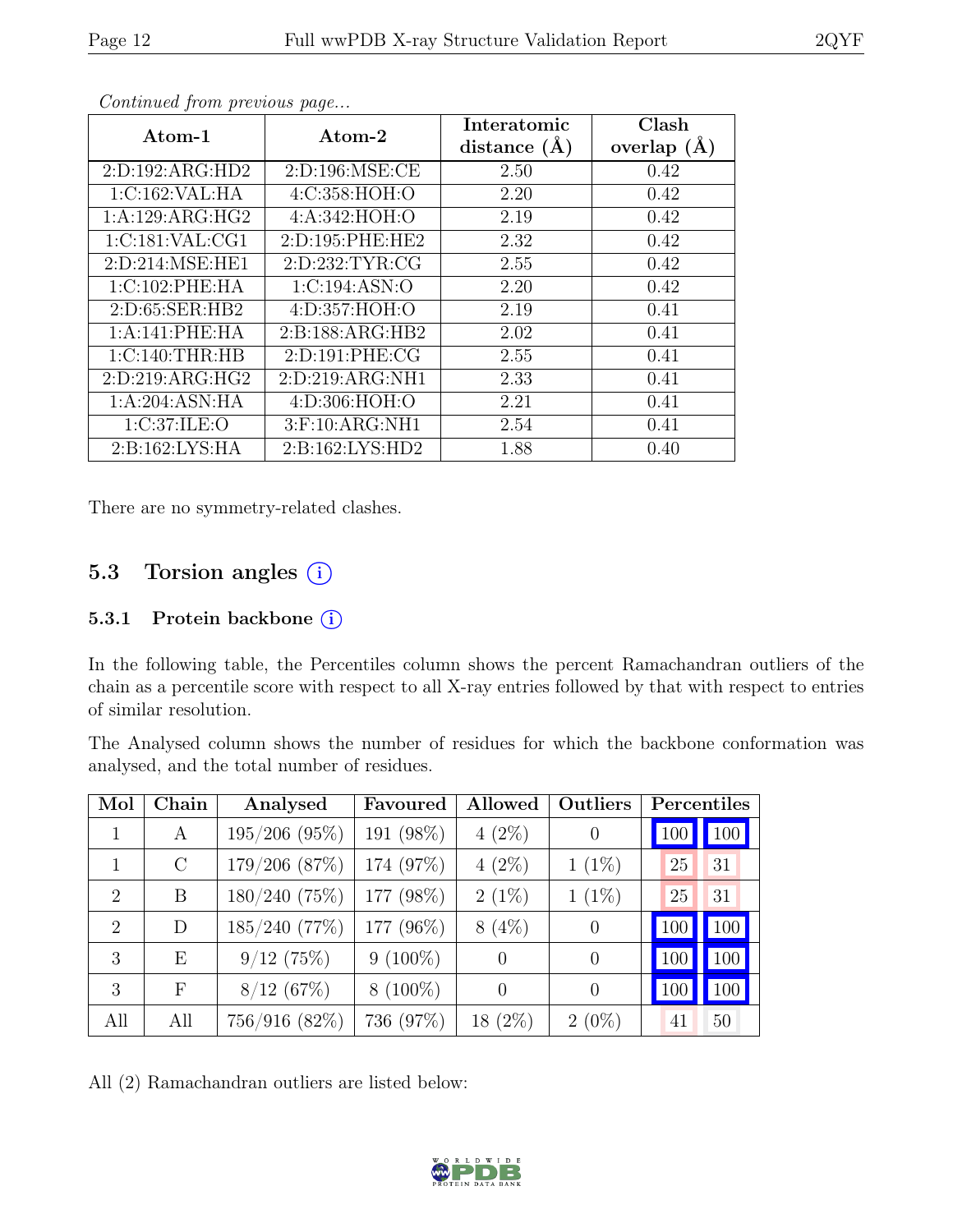| Mol | Chain | Res | l'ype |
|-----|-------|-----|-------|
|     |       |     |       |
|     |       |     |       |

#### 5.3.2 Protein sidechains (i)

In the following table, the Percentiles column shows the percent sidechain outliers of the chain as a percentile score with respect to all X-ray entries followed by that with respect to entries of similar resolution.

The Analysed column shows the number of residues for which the sidechain conformation was analysed, and the total number of residues.

| Mol                         | Chain      | Analysed        | Rotameric   | Outliers  | Percentiles |
|-----------------------------|------------|-----------------|-------------|-----------|-------------|
|                             | А          | 182/188 (97%)   | 180 (99%)   | $2(1\%)$  | 86<br>73    |
|                             | $\rm C$    | $171/188$ (91%) | 167 (98%)   | $4(2\%)$  | 67<br>50    |
| $\mathcal{D}_{\mathcal{L}}$ | B          | $164/205(80\%)$ | 160 (98%)   | $4(2\%)$  | 49<br>66    |
| $\mathcal{D}_{\mathcal{L}}$ | D          | 167/205(82%)    | 163 (98%)   | $4(2\%)$  | 66<br>49    |
| 3                           | E          | $10/11$ (91%)   | $10(100\%)$ | $\Omega$  | 100<br>100  |
| 3                           | $_{\rm F}$ | $10/11$ (91%)   | $9(90\%)$   | $1(10\%)$ | 9           |
| All                         | All        | 704/808 (87%)   | 689 (98%)   | $15(2\%)$ | 53<br>70    |

All (15) residues with a non-rotameric sidechain are listed below:

| Mol            | Chain              | Res | Type       |
|----------------|--------------------|-----|------------|
| $\mathbf{1}$   | A                  | 114 | <b>SER</b> |
| $\mathbf{1}$   | $\mathbf{A}$       | 129 | ARG        |
| $\overline{2}$ | B                  | 64  | VAL        |
| $\overline{2}$ | $\boldsymbol{B}$   | 180 | <b>SER</b> |
| $\overline{2}$ | B                  | 181 | <b>LEU</b> |
| $\overline{2}$ | B                  | 254 | THR        |
| $\mathbf{1}$   | $\overline{\rm C}$ | 51  | <b>LEU</b> |
| $\mathbf{1}$   | $\overline{\rm C}$ | 53  | <b>LEU</b> |
| $\overline{1}$ | $\overline{\rm C}$ | 161 | LEU        |
| $\overline{1}$ | $\overline{\rm C}$ | 163 | <b>VAL</b> |
| $\overline{2}$ | D                  | 96  | <b>HIS</b> |
| $\overline{2}$ | D                  | 120 | <b>SER</b> |
| $\overline{2}$ | D                  | 190 | LEU        |
| $\sqrt{2}$     | D                  | 259 | <b>ASP</b> |
| $\overline{3}$ | F                  | 5   | TYR        |

Sometimes sidechains can be flipped to improve hydrogen bonding and reduce clashes. All (1) such

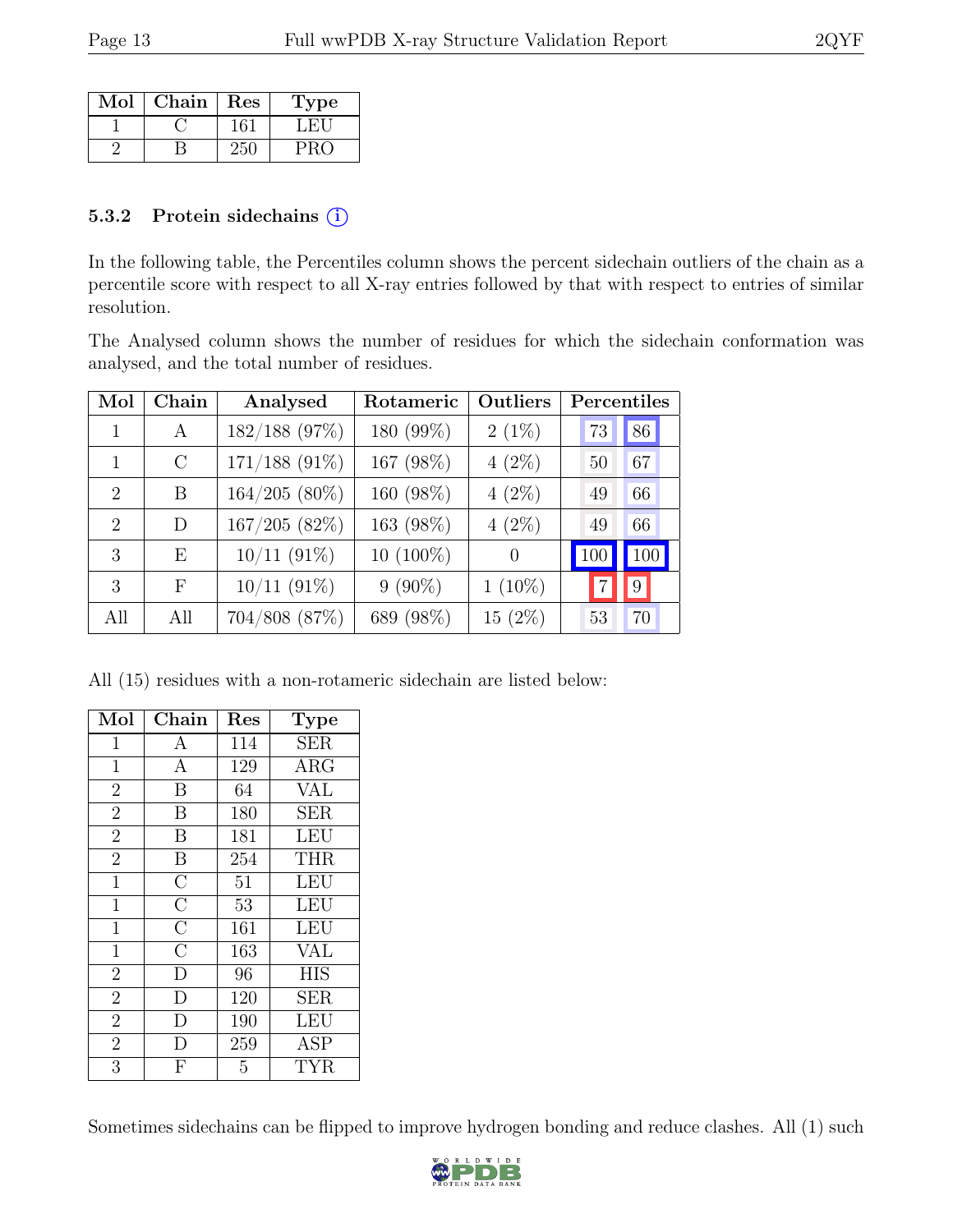sidechains are listed below:

| $Mol$   Chain   Res | vpe |
|---------------------|-----|
|                     |     |

#### 5.3.3 RNA  $(i)$

There are no RNA molecules in this entry.

#### 5.4 Non-standard residues in protein, DNA, RNA chains (i)

There are no non-standard protein/DNA/RNA residues in this entry.

#### 5.5 Carbohydrates  $(i)$

There are no monosaccharides in this entry.

#### 5.6 Ligand geometry (i)

There are no ligands in this entry.

#### 5.7 Other polymers (i)

There are no such residues in this entry.

#### 5.8 Polymer linkage issues (i)

There are no chain breaks in this entry.

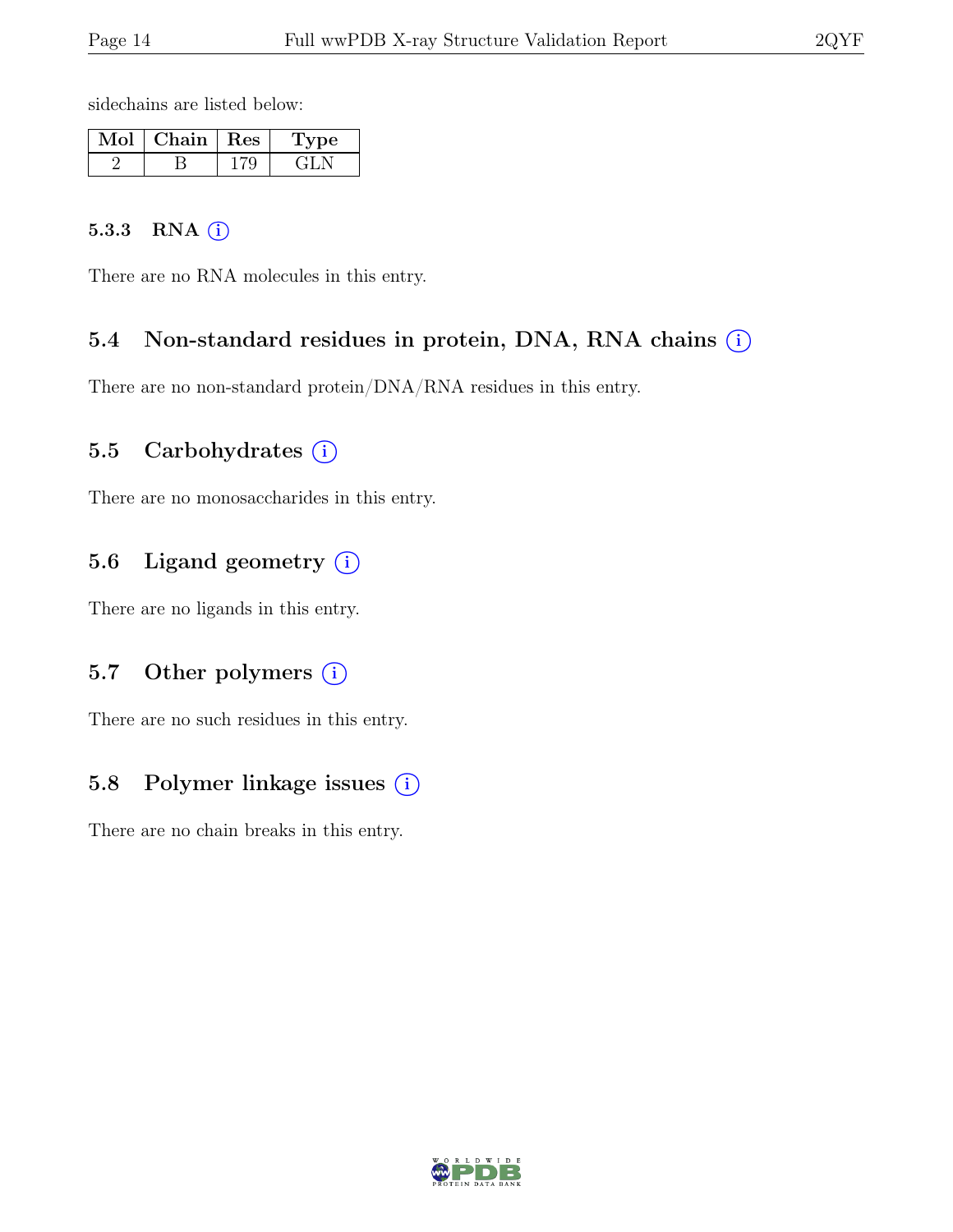# 6 Fit of model and data  $(i)$

### 6.1 Protein, DNA and RNA chains (i)

In the following table, the column labelled ' $\#\text{RSRZ}>2$ ' contains the number (and percentage) of RSRZ outliers, followed by percent RSRZ outliers for the chain as percentile scores relative to all X-ray entries and entries of similar resolution. The OWAB column contains the minimum, median,  $95<sup>th</sup>$  percentile and maximum values of the occupancy-weighted average B-factor per residue. The column labelled 'Q< 0.9' lists the number of (and percentage) of residues with an average occupancy less than 0.9.

| Mol           | Chain         | Analysed           | $<$ RSRZ $>$ | $\#\text{RSRZ}\text{>2}$                       | $OWAB(A^2)$    | $Q<\!\!0.9$      |
|---------------|---------------|--------------------|--------------|------------------------------------------------|----------------|------------------|
|               | A             | $196/206$ $(95\%)$ | $-0.40$      | 86<br>82<br>$2(1\%)$                           | 10, 25, 50, 64 |                  |
|               | $\mathcal{C}$ | $182/206$ (88%)    | $-0.38$      | $2(1\%)$<br>85<br>80                           | 10, 24, 54, 65 | $\Omega$         |
| $\mathcal{D}$ | B             | $183/240(76\%)$    | $-0.20$      | $10(5\%)$<br>25<br>31                          | 13, 26, 65, 90 | $\left( \right)$ |
| 2             | D             | 186/240(77%)       | $-0.18$      | $8(4\%)$<br>35<br>42                           | 12, 33, 67, 76 | $\left( \right)$ |
| 3             | E             | $11/12$ (91\%)     | $-0.20$      | $\vert$ 100<br>$\vert$ 100 $\vert$<br>$\Omega$ | 19, 32, 62, 66 | $\Omega$         |
| 3             | F             | $10/12$ (83\%)     | $-0.25$      | 100<br>$\blacksquare$ 100<br>$\overline{0}$    | 23, 27, 51, 53 | $\Omega$         |
| All           | All           | 768/916(83%)       | $-0.29$      | $22(2\%)$<br>51<br>58                          | 10, 27, 59, 90 | $\left( \right)$ |

All (22) RSRZ outliers are listed below:

| Mol            | Chain            | Res | <b>Type</b> | <b>RSRZ</b> |
|----------------|------------------|-----|-------------|-------------|
| $\overline{2}$ | D                | 250 | <b>PRO</b>  | 4.9         |
| $\overline{2}$ | $\boldsymbol{B}$ | 251 | <b>SER</b>  | 4.7         |
| $\overline{2}$ | B                | 254 | THR         | 4.1         |
| $\overline{2}$ | D                | 119 | VAL         | 3.8         |
| $\overline{2}$ | $\overline{D}$   | 181 | <b>LEU</b>  | 3.5         |
| $\overline{2}$ | B                | 124 | <b>CYS</b>  | 3.3         |
| $\overline{2}$ | B                | 253 | $\rm{ARG}$  | 3.1         |
| $\mathbf{1}$   | A                | 114 | <b>SER</b>  | 2.9         |
| $\overline{2}$ | B                | 272 | PHE         | 2.8         |
| $\overline{2}$ | B                | 179 | <b>GLN</b>  | 2.8         |
| $\overline{2}$ | D                | 121 | SER         | 2.6         |
| $\overline{2}$ | $\overline{B}$   | 64  | VAL         | 2.5         |
| $\overline{2}$ | $\overline{D}$   | 252 | ILE         | 2.4         |
| $\mathbf{1}$   | $\overline{C}$   | 165 | GLU         | 2.4         |
| $\overline{2}$ | B                | 125 | <b>GLN</b>  | 2.3         |
| $\overline{2}$ | D                | 120 | SER         | 2.3         |
| $\overline{2}$ | B                | 252 | ILE         | 2.3         |
| $\overline{2}$ | D                | 173 | ALA         | 2.3         |
| $\overline{1}$ | A                | 203 | VAL         | 2.2         |